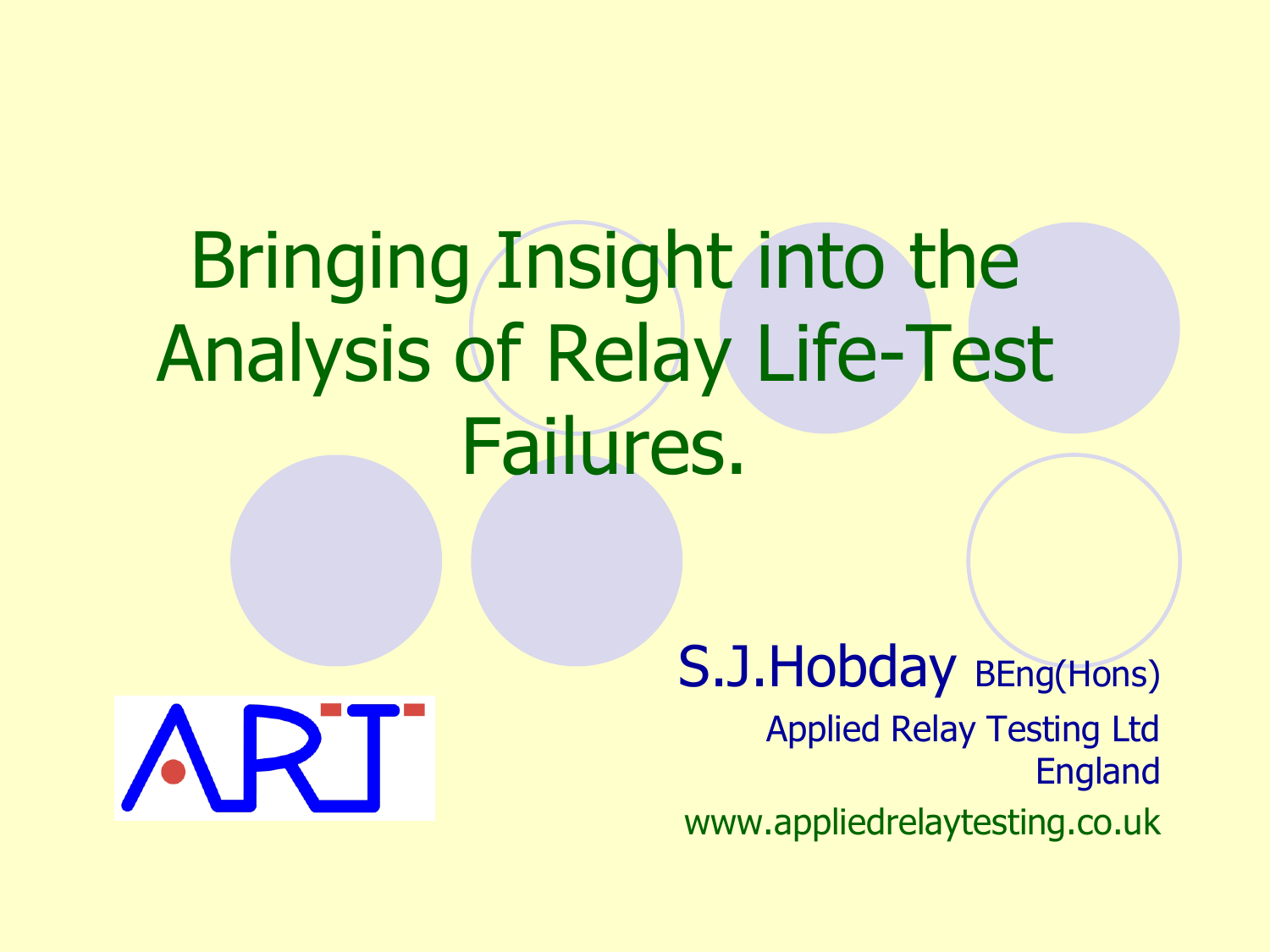## Life-Test Requirements

- **To measure 'contact resistance' on a CLOSED** contact.
- To confirm that at least 90/95% of the contact load voltage exists whilst the relay contact is OPEN.
- To perform measurements on a large number of contacts simultaneously at close to full relay device operating speeds.
- To isolate failure information and provide insight into the possible cause and progression of failures.

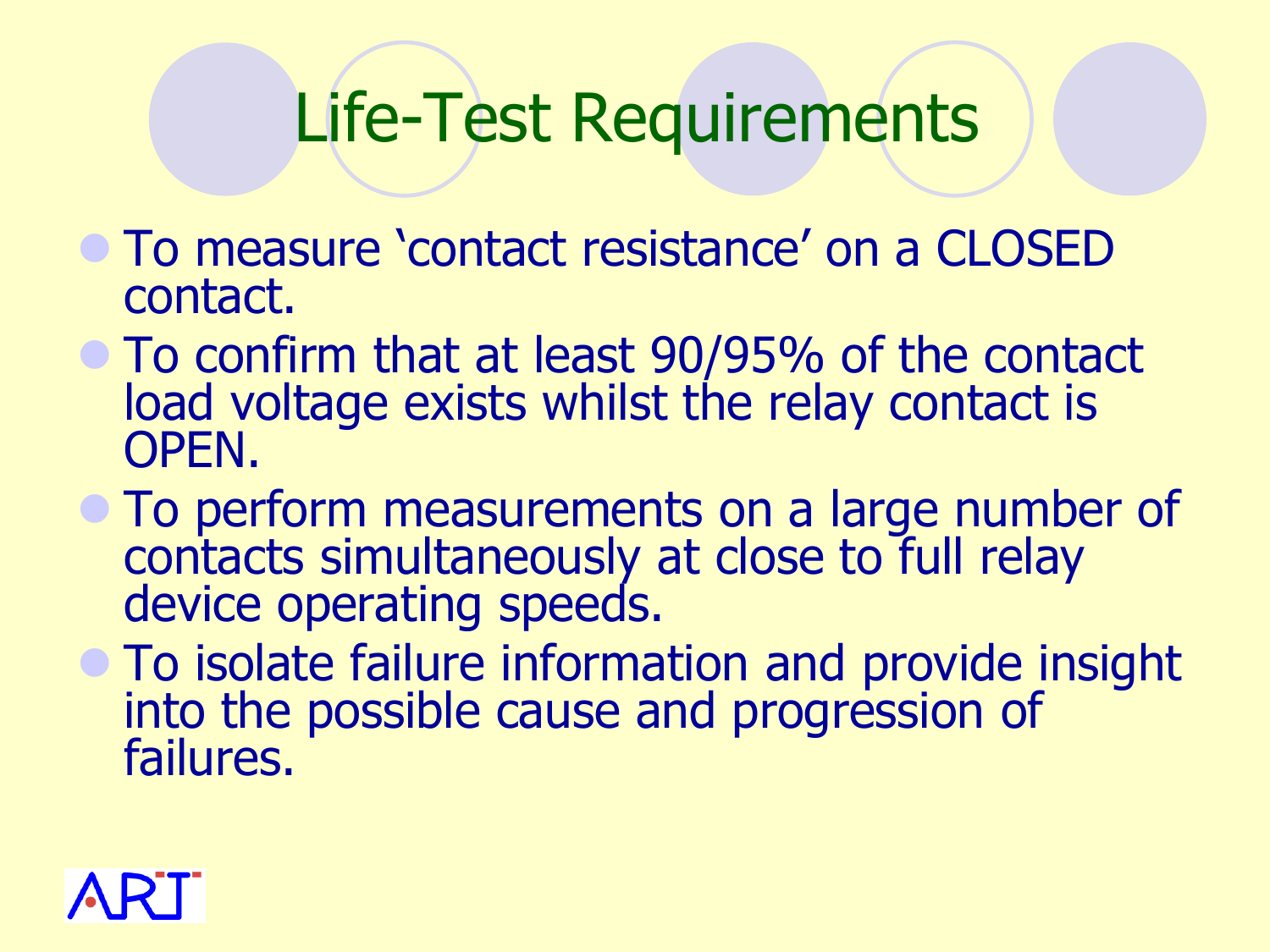## Measuring Contact Resistance

• CR measurements normally achieved using an analogue to digital converter (ADC)



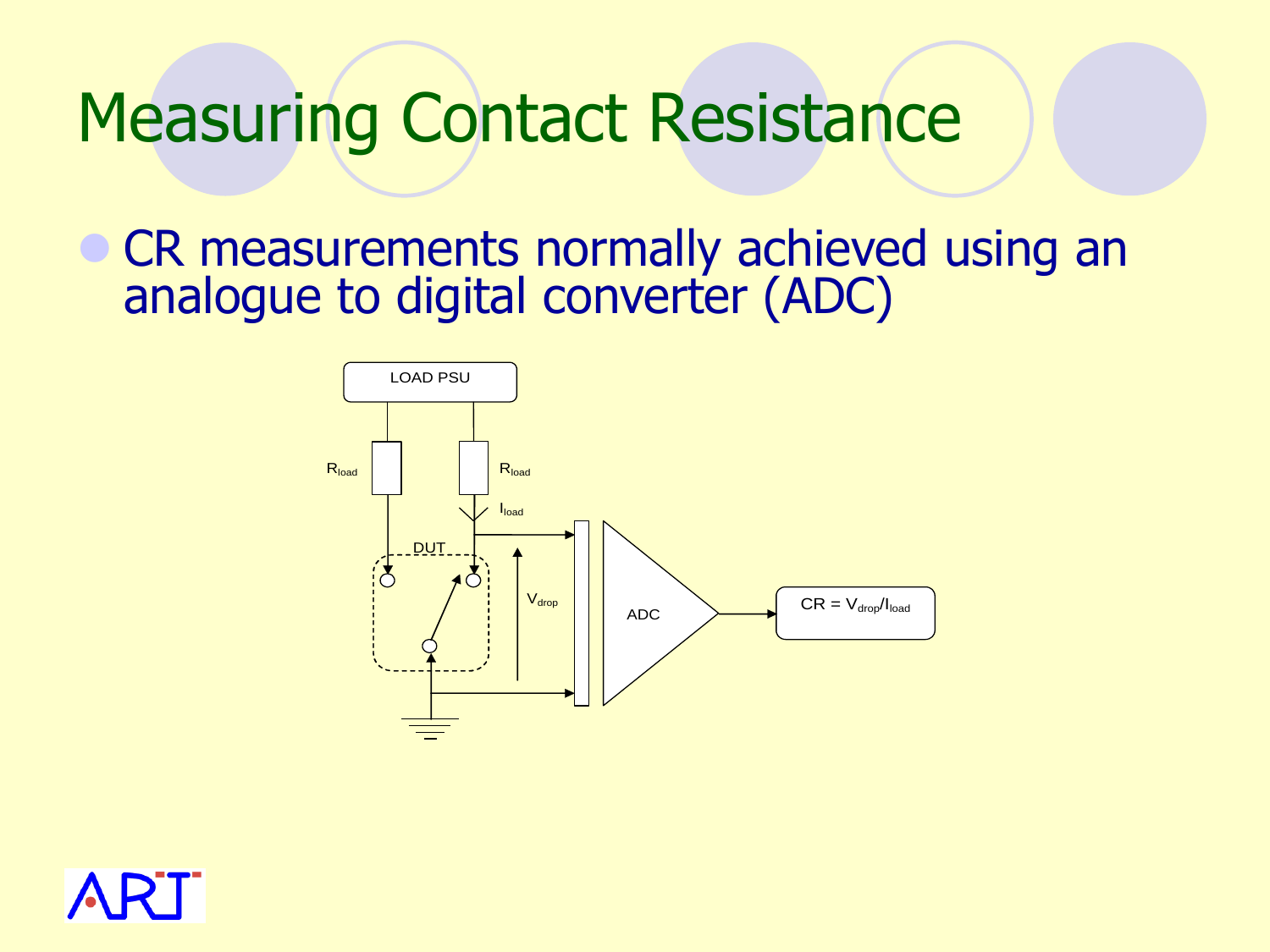#### Traditional Contact Resistance **Measurement**

#### Single Sample ADC Measurements



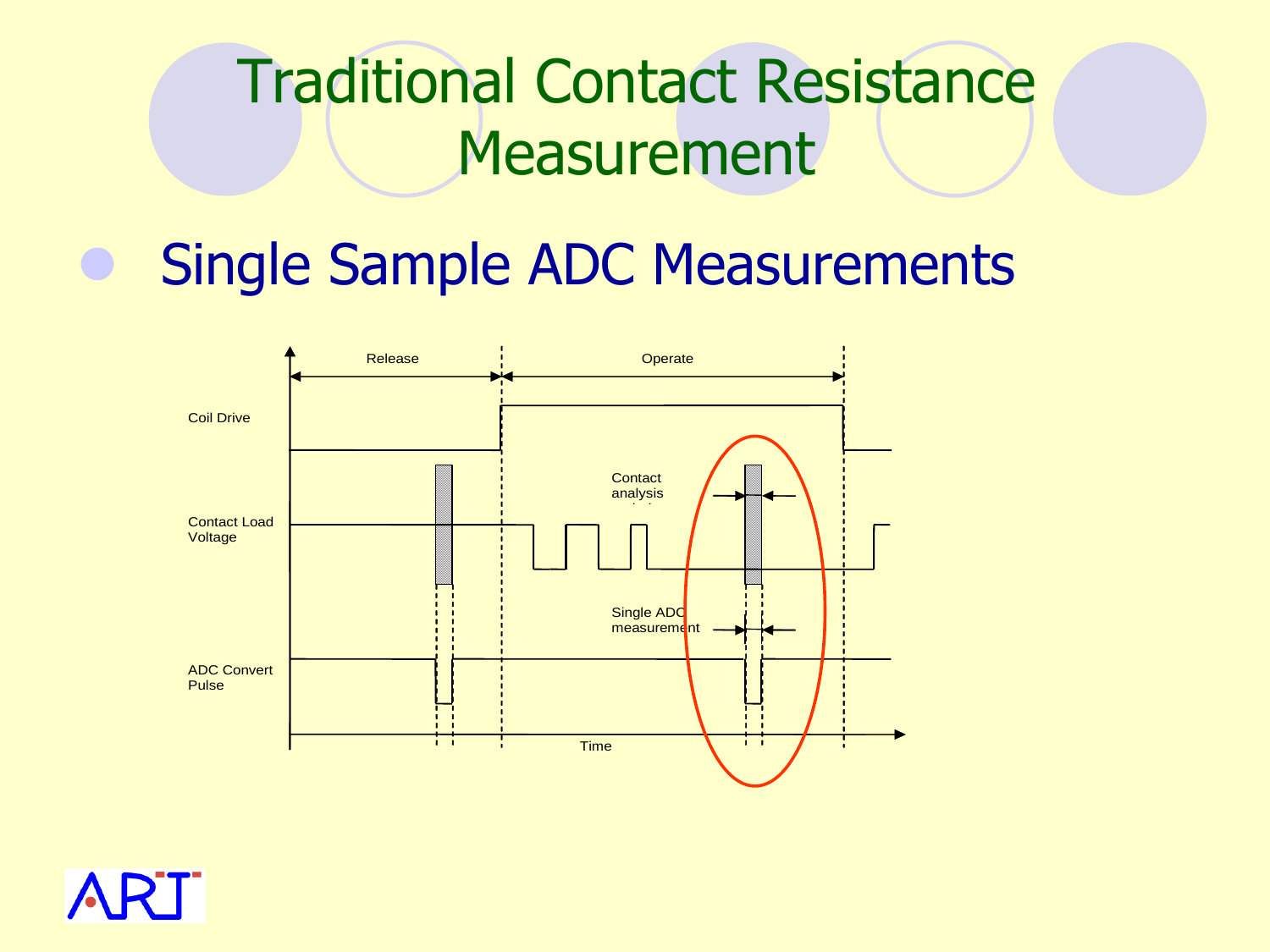### Bringing DSO techniques to life-testing

#### Putting a digital storage oscilloscope behind each contact.



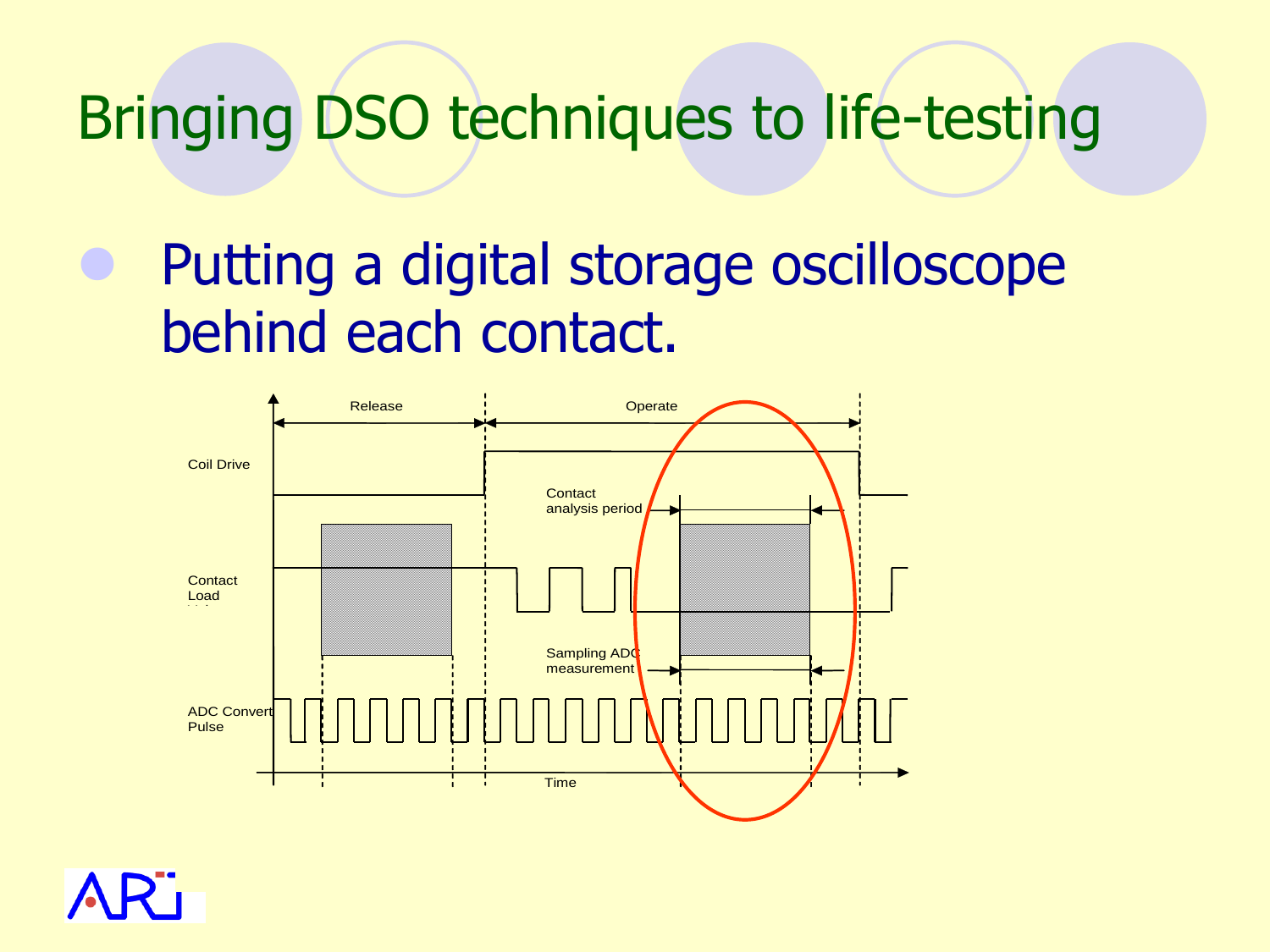## Reflex 50 Design Aims

- To provide the user with greater insight into contact activity.
- To provide complete flexibility in setting up a CR measurement.
- To push device switching speeds in excess of 1 KHz over a variety of loads.

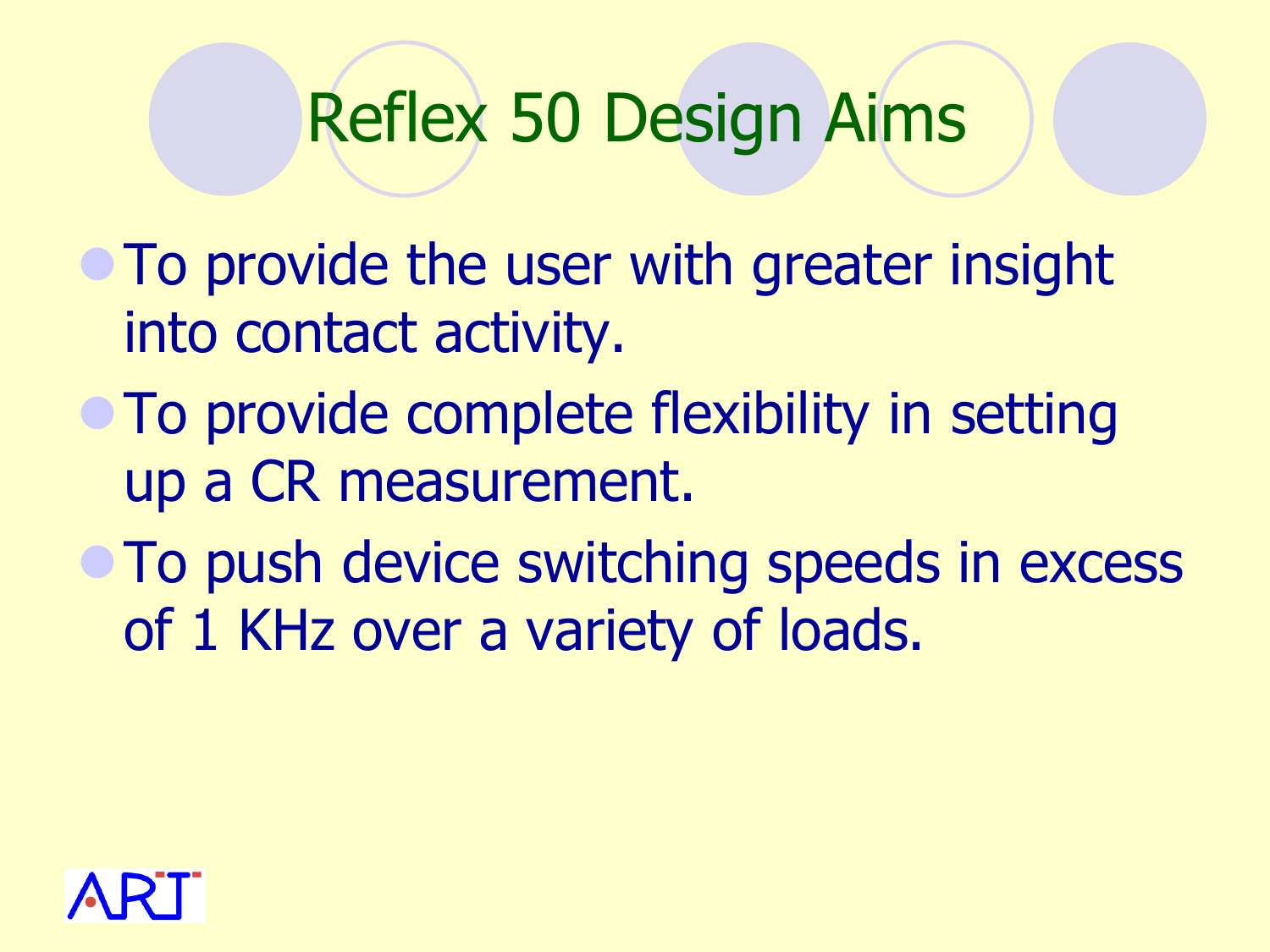#### Continuous sampling (DSO) retains the greatest information



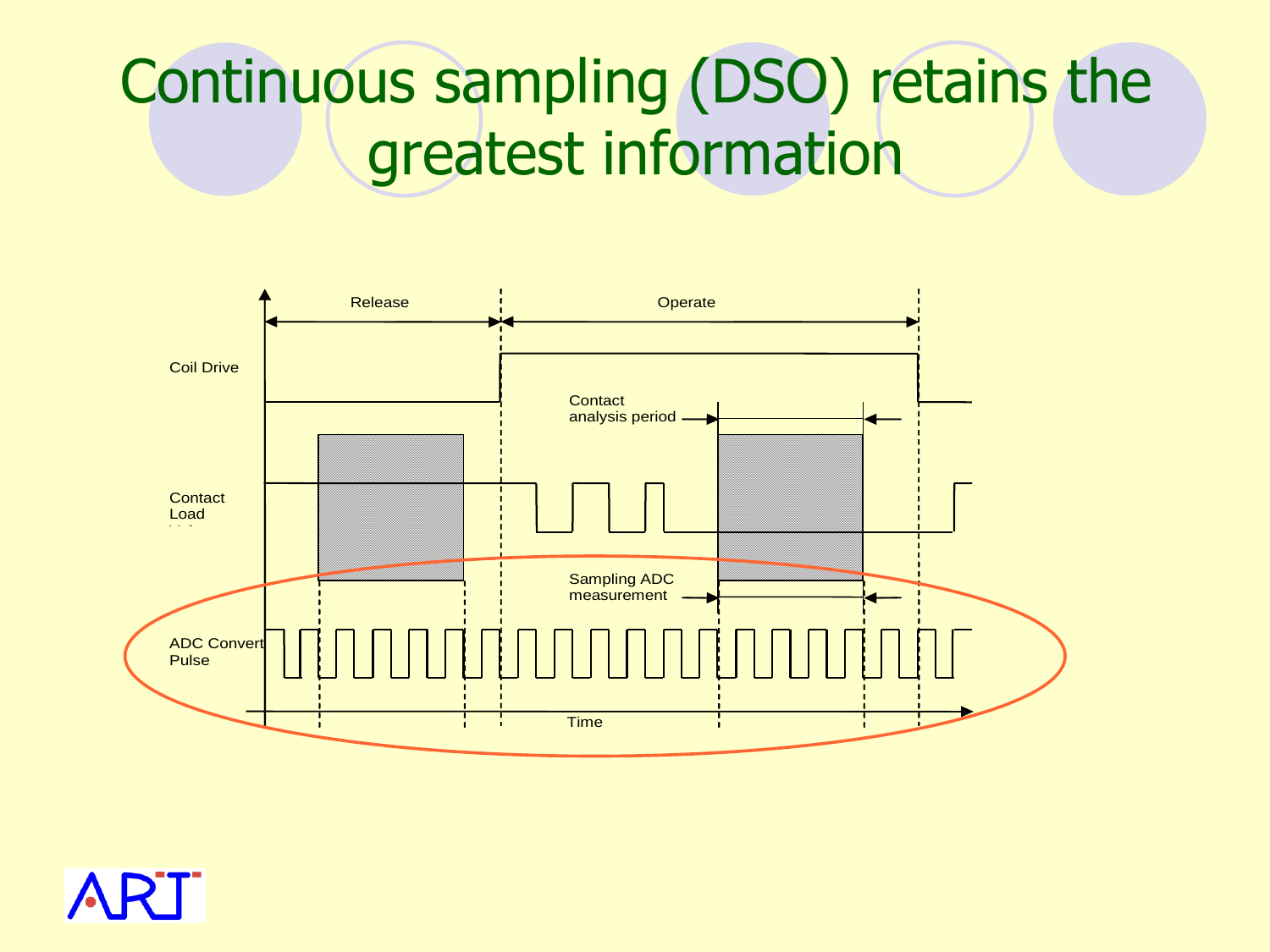## Complete flexibility in setting up a CR measurement



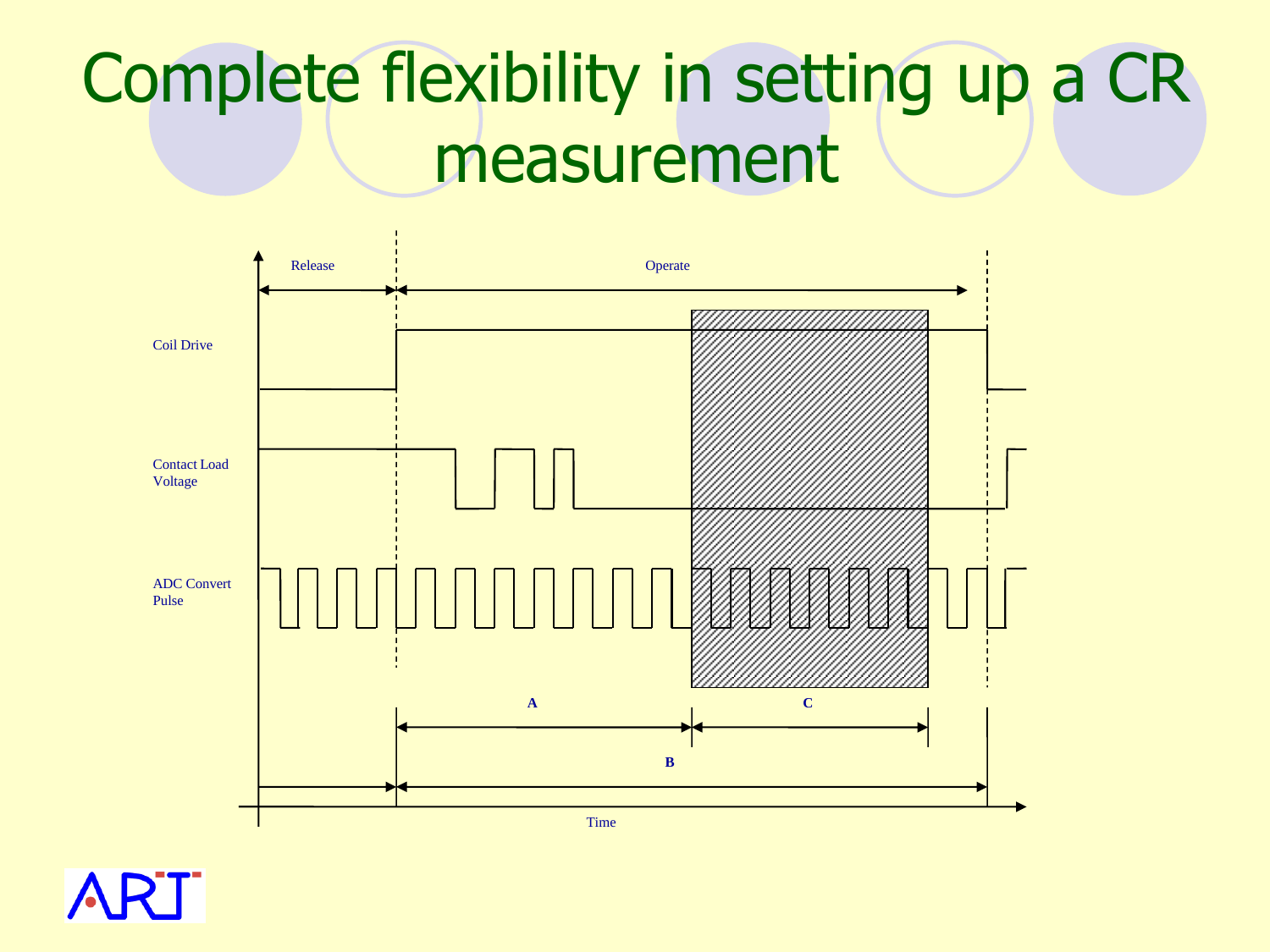#### How we push up device switching speeds.

- **Transfer time critical functions from** software into hardware.
- Provide hardware with the computational power of a dedicated processor.
- **Prevent data collation from interrupting** time critical measurement procedures

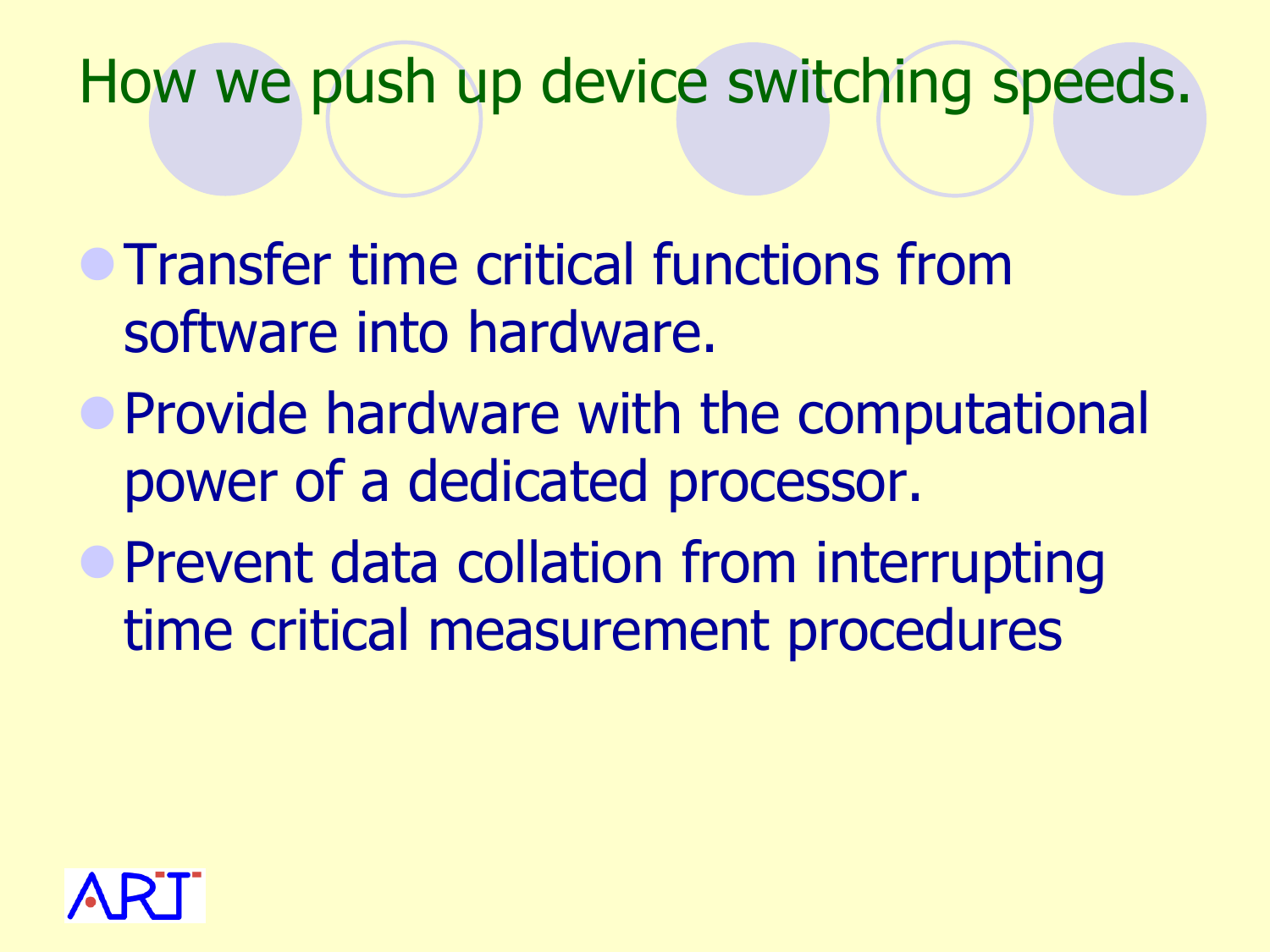## Measurement architecture behind each contact



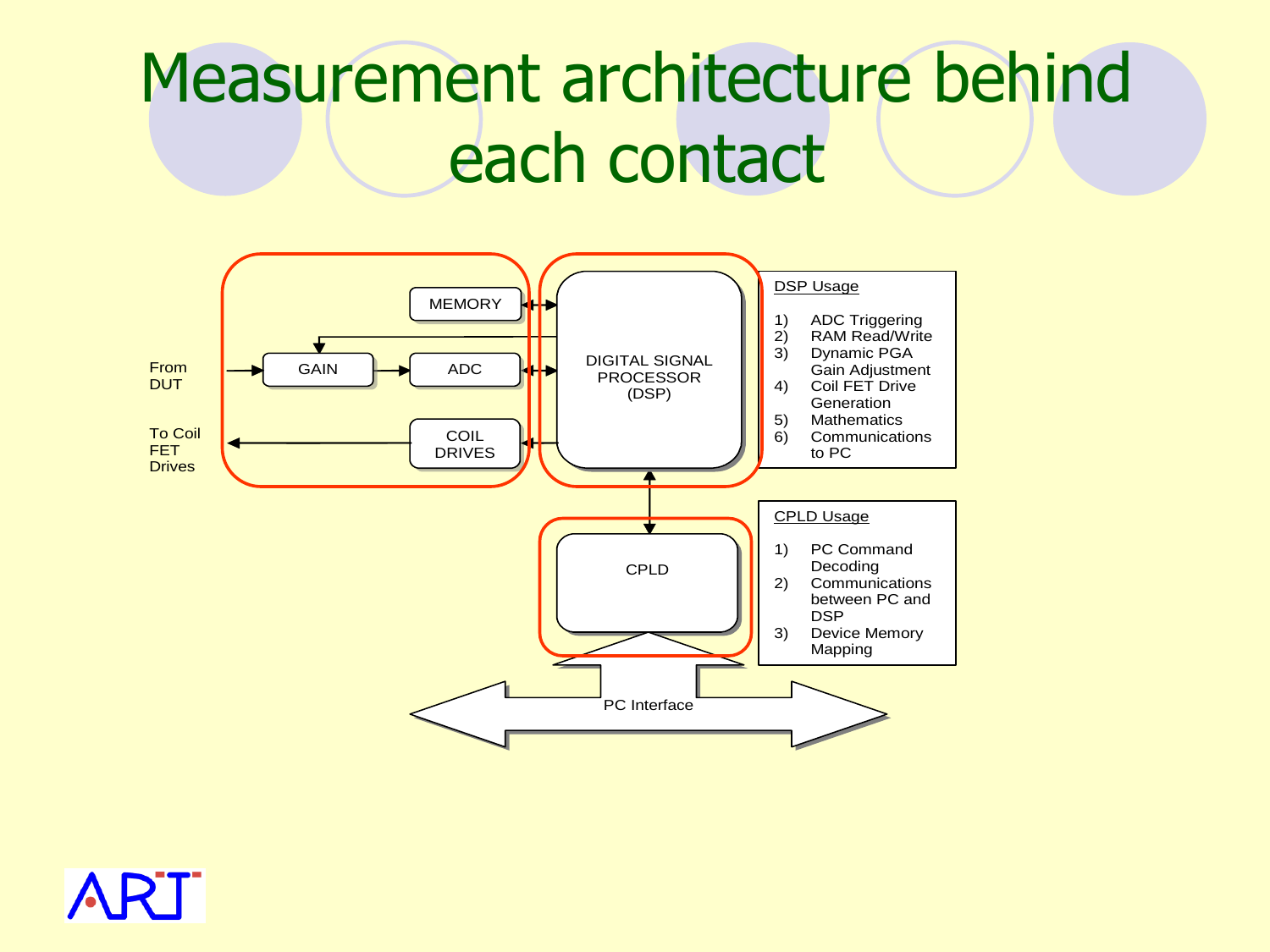### Traditional results show only CR

#### CCR Normally Closed Contacts



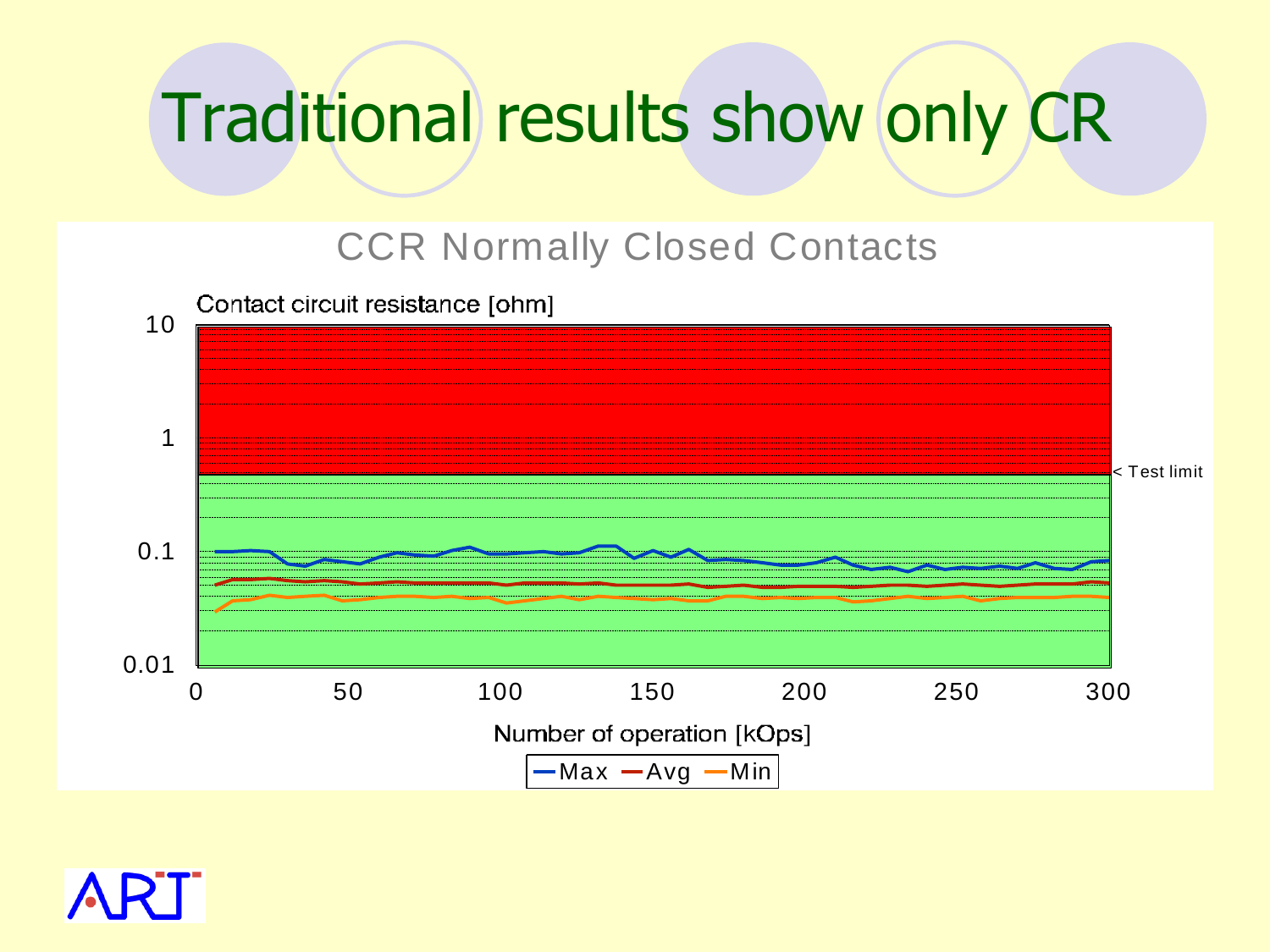#### With DSO we can separate timing and CR failures

#### **Life-Test Results**



Relay device cycled at 20Hz using a resistive load of 1V/10mA